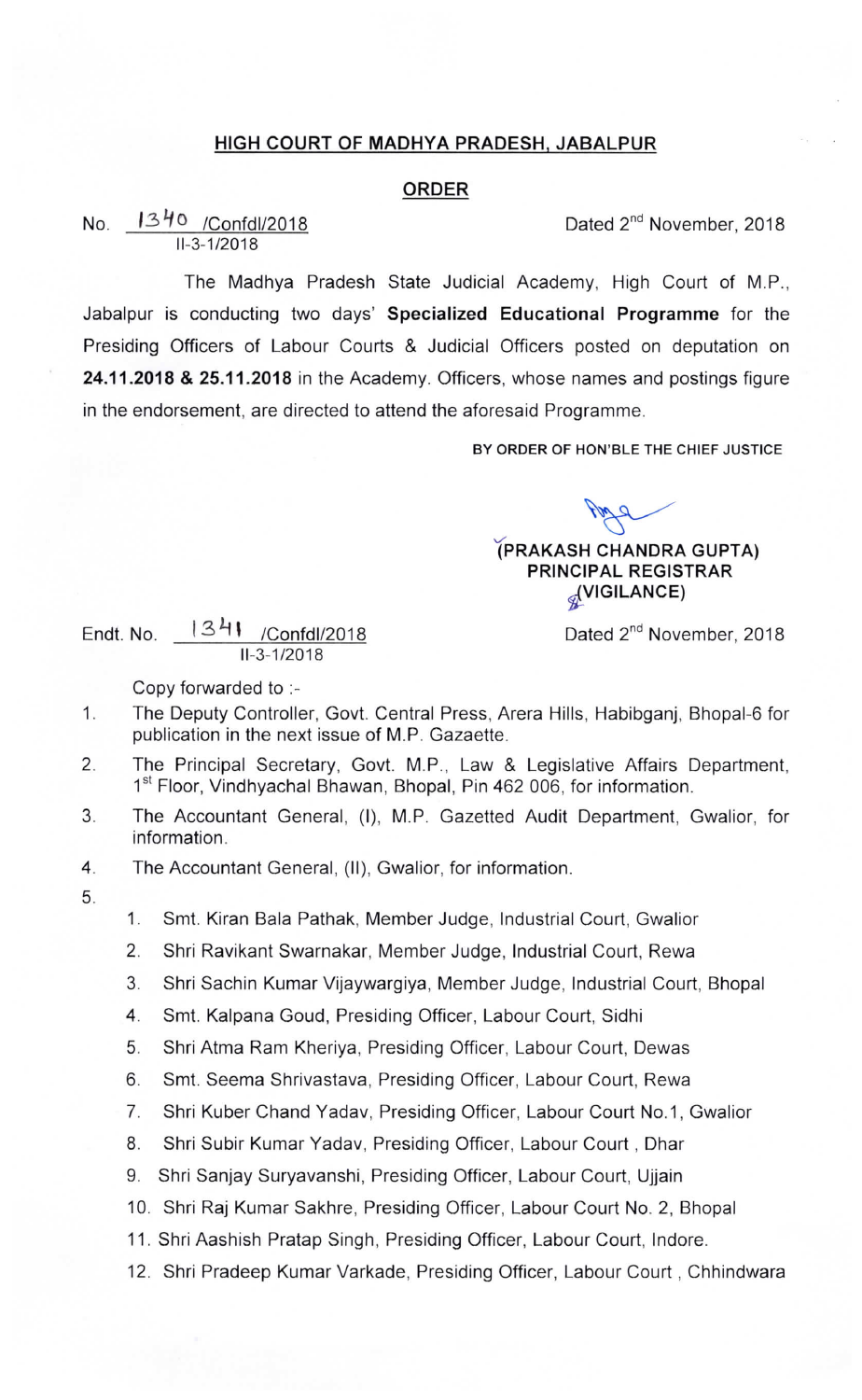- 14. Shri Vaibhav Saxena, Presiding Officer, Labour Court , Hoshangabad
- 15. Shri Sunil Dandotia, Presiding Officer, Labour Court No. 2, Gwalior
- 16. Shri Surya Prakash Sharma, Presiding Officer, Labour Court , Khandwa
- 17. Shri Vivek Kumar Pathak, Presiding Officer, Labour Court, Sagar
- 18. Shri Kaushal Kishore Verma , Presiding Officer, Labour Court , Jabalpur

For information and compliance with a direction to the participants that they should compulsorily appear at M.P.S.J.A. building at Jabalpur on aforesaid date and time as mentioned in order.

The nominated Officers are directed to observe the following instructions :-

- To apprise themselves with the contents of the Joining Instructions available on the MPSJA website www.mpsja.gov.in & www.mpsja.mphc.gov.in and observe the same.
- The ln-charge Registrar, M.P. Industrial Court, 518 New Moti Bungalow, 6. M.G. Road, lndore for information. You are requested to inform nominated Member Judges/ Presiding Officers of the Industrial/ Labour Courts, respectively to remain present at M.P.S.J.A. building at Jabalpur on the date and time given in the order, positively.
- Registrar (I.T.), High Court of Madhya Pradesh, Jabalpur for sending copy of 7. order by e-mail to following Judicial Officers :-
	- 1. District Judge (Inspection), High Court Premises, Jabalpur/ District Judge (Inspection), J.E.-1, Judges Enclave, Residency Area, Indore-452001./ District Judge (Inspection), 28/8, Race-course Road, Opposite Maila Ground, Gwalior (M.P.), for information.
	- 2 Principal Registrar, High Court of M.P., Bench lndore, for information
	- 3. Principal Registrar, High Court of M.P., Bench at Gwalior, New High Court Building, City Centre, Gwalior, for information.
	- 4. Member Secretary, M.P. State Legal Services Authority, 574, South Civil Lines, Jabalpur, for information.
	- 5. Principal Registrar (Judicial)/ (Vigilance)/ (I.L.R. & Examination), High Court of M.P., Jabalpur, for information.
	- 6. Member Secretary, State Court Management System Committee, High Court of M.P,, Jabalpur, for information.
	- 7. Registrar (I&L)/ (District Establishment)/ (Judicial-I)/ (Judicial-II)/ (Administration)/ (Exam & Labour Judiciary)/ Officer on Special Duty/ Registrar/Secretary, High Court Legal Service Committee, High Court of Madhya Pradesh, Jabalpur, for information.